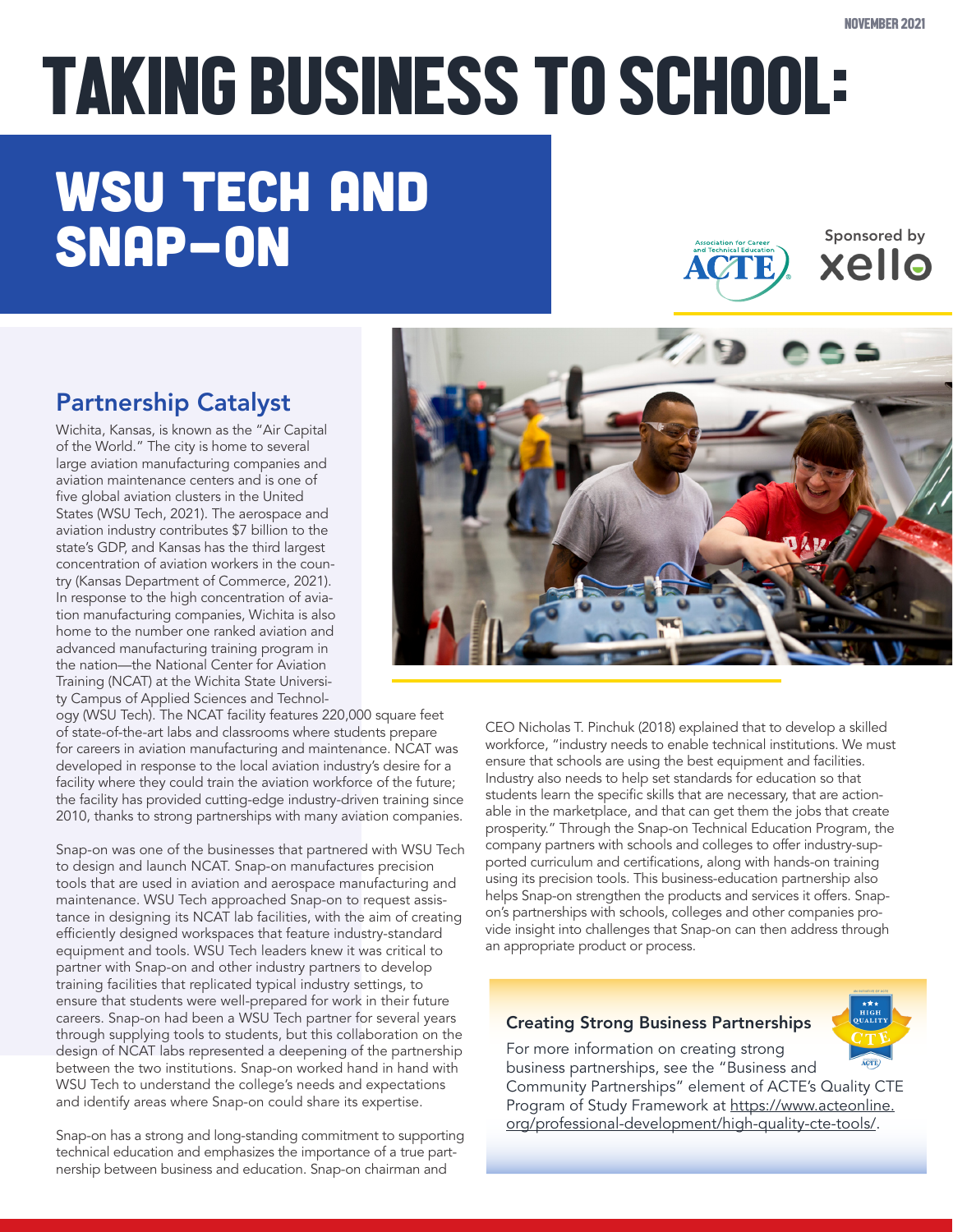#### TAKING BUSINESS TO SCHOOL: WSU TECH AND Snap-on

### Program Overview

WSU Tech offers a variety of programs of study in aviation manufacturing and maintenance. Most programs allow students to obtain an associate degree (two-year program), technical certificate (one-year program), or certificate of completion (one semester program). WSU Tech's aviation programs allow students to train to work in specific aspects of the aviation industry, including:

- Aerospace Manufacturing Technology: Trains aerospace technicians with the high-demand skills of mechanical assembly, composite fabrication, basic avionics, aircraft systems and components.
- Aviation Maintenance Technology: Prepares students to become aircraft mechanics through a curriculum approved by the Federal Aviation Administration (FAA); program completers are prepared to take the exam for the Airframe and Powerplant mechanic certificate from the FAA.
- Composite Technology: Prepares students for a career in aviation composite technologies with a curriculum that provides hands-on experience in CATIA, composite fabrication, composite repair, and lean manufacturing.
- **Electronics Technology:** Trains students in the fundamentals of electrical theory, electronic devices, digital concepts, wiring, and avionics systems; students then concentrate in radio communications, electronic measurement and instrumentation, or avionics.
- Nondestructive Testing (NDT): Prepares students to apply NDT techniques to the aviation industry through hands-on experience in both conventional and composite aerospace assembly methods; the program is a cooperative effort between WSU Tech and the National Institute for Aviation Research (NIAR) at Wichita State University.

From the beginning, WSU Tech and Snap-on collaborated to develop the curriculum for WSU Tech's aviation programs at NCAT. WSU Tech's instructors identified specific content knowledge students would need for their future careers in aviation, and Snapon developed certifications that would allow students to build that foundational skill and industry-specific content knowledge. Snap-on learned that this type of partnership with education was an effective model for developing the skilled workforce needed by industry, so it partnered with other industry leaders to launch the National Coalition of Certification Centers (NC3). NC3 is a network of educational institutions and industry leaders; it develops and offers industry-recognized portable certifications built on national skill standards. WSU Tech incorporated NC3 certifications into the course curriculum. Students learn the content through their classroom and hands-on training, and following the completion of a course, they take an exam and can receive an NC3 credential that is recognized and valued by the aviation industry.

### **VOICES FROM THE FIELD**

Jim Hall currently serves as the dean of aviation and manufacturing at WSU Tech's National Center for Aviation Training (NCAT). He worked as a mechanic at Cessna before joining the faculty at WSU Tech; he draws on this industry experience every day as he trains students in the aviation programs.

Through Snap-on's tool purchase program, Hall's students purchase the exact same tools they learned to use in the classroom, and they leave WSU Tech with a toolbox full of quality tools they can use as they begin their careers. Hall and his fellow instructors regularly review the tool purchase list to ensure "students are getting the best tools they possibly can for the money they're spending." As a former aviation mechanic, Hall knows that the Snap-on student discount "allows them to be set for their career right off the bat with good quality tools, which makes a big difference in the aviation industry."

Hall also values the faculty training and professional development available through Snap-on and NC3. The Train-the-Trainer program provides consistency in how instructors are trained, and they in turn provide this consistent training to their own students. This means that students are learning the most accurate information about how equipment is used by industry in the workplace. And when they earn a credential from Snap-on and NC3, it validates the accuracy of their training. "The fact that Snap-on develops the curriculum, as the manufacturer of the tool, you know it's right," says Hall.

The high-quality training students receive from their instructors combined with the industry-recognized credentials they earn through Snap-on and NC3 prepares students with the skills they need to launch successful careers in the aviation industry. "My students leave the program with the certifications that were developed through this partnership that better suit them to the employers' needs, and that's what it's all about," says Hall.

> WSU Tech's partnership with Snap-on is embedded in all aspects of NCAT and the aviation programs. Students learn in labs outfitted with the latest Snap-on tools and equipment, and they also receive training from instructors on how to use the tools. In addition, WSU Tech students have access to Snap-on products at a significant discount; this student discount program allows students to start their career with a foundational set of professional grade tools. The tools they purchase for their toolbox are the same tools they have used in their coursework, so they know exactly how to use them in the workplace.

> In addition, Snap-on provides training and professional development for instructors and faculty through NC3. A central philosophy of Snap-on's approach to partnering with education is that it can improve the skillset of students by strengthening the skillset of teachers. WSU Tech President Sheree Utash believes this professional development for faculty is the most valuable aspect of its partnership with Snap-on. "For years, we struggled to find appropriate professional development for technical faculty," she said. NC3's Train-the-Trainer workshops for CTE instructors allow

Learn more about ACTE's *Coalition for Workforce Development Through CTE*,



which is addressing the skills gap challenge, at<https://www.acteonline.org/partners/wfd-cte/>.